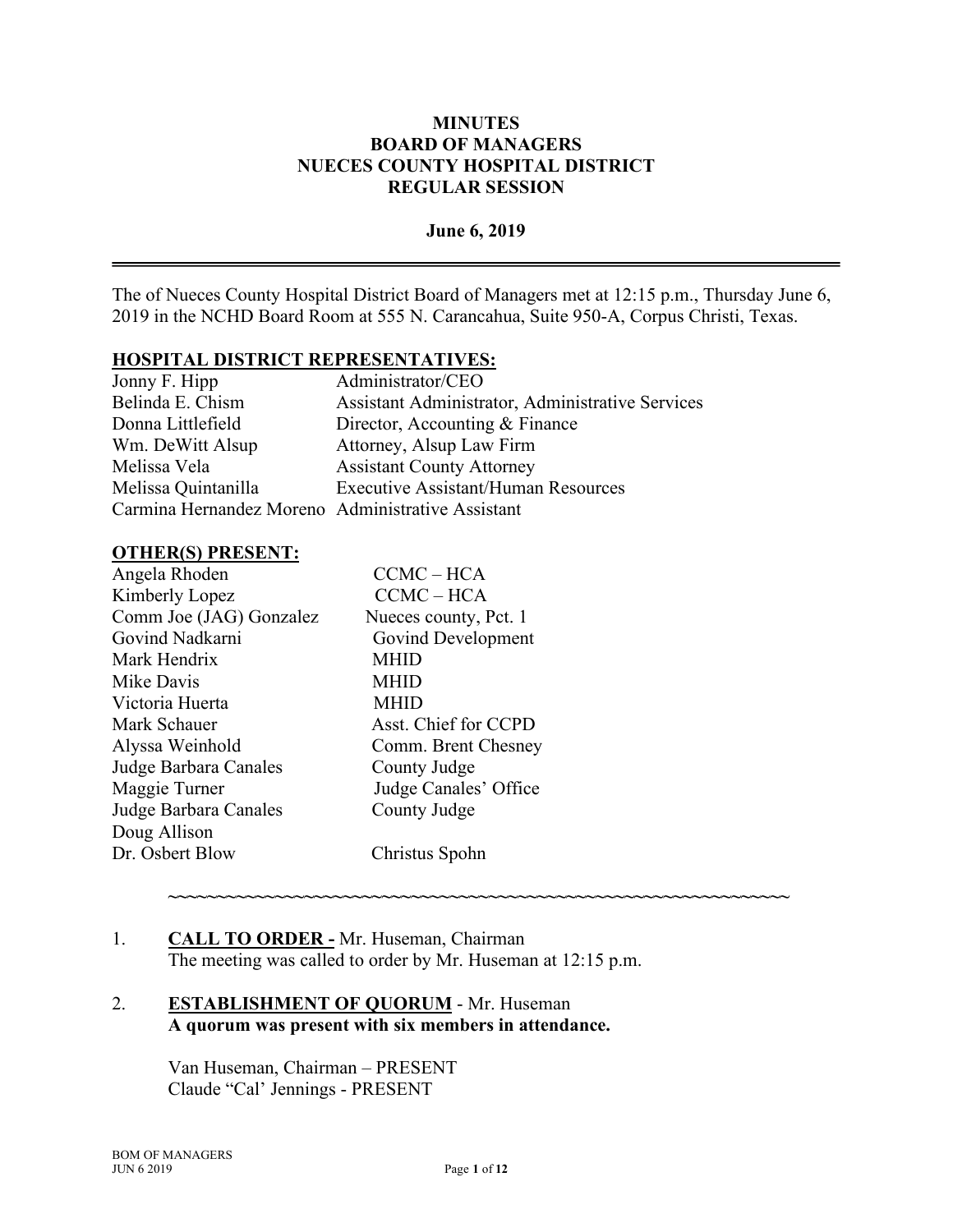Robert N. Corrigan, Member – PRESENT

John E. Valls, Member – PRESENT Ted A. Daniel, Member – PRESENT Sylvia Tryon – Oliver, Member – PRESENT

#### **ABSENT BOARD MEMBERS**

Rodney J. Hart, Jr. - ABSENT

3. **PUBLIC COMMENT** – Requested Copy of "Request to Speak Sign- In Sheet" attached hereto and made part of these minutes for Information

**\_\_\_\_\_\_\_\_\_\_\_\_\_\_\_\_\_\_\_\_\_\_\_\_\_\_\_\_\_\_\_\_\_\_\_\_\_\_\_\_\_\_\_\_\_\_\_\_\_\_\_\_\_\_\_\_\_\_\_\_\_\_\_\_\_\_\_\_\_\_\_\_\_\_\_\_\_\_**

Mark Hendrix Comm. Joe A. "JAG" Gonzalez

## 4. **CONSENT AGENDA**

- A. Approve minutes of Board of Managers meetings:
	- 1) December 10, 2018 Special Session; and
	- 2) February 19, 2019 Regular Session.

## **Mr. Valls motioned to approve the consent agenda and second by Mr. Jennings and the Board of Managers approved. MOTION CARRIED**

B. Receive listing of new vendors as of May 31, 2019; listing pursuant to Board of Managers Bylaws, Article 2, §2.1 B and Texas Local Government Code, Chapter 176.

#### **Received listing of new vendors report and hereto information made a part of these minutes**

- C. Receive hospital providers' quarterly reports relating to certain Indigent Care Affiliation Agreements associated with participation in the Texas Healthcare Transformation and Quality Improvement Program Medicaid 1115 Waiver for the calendar quarter ended March 31, 2019:
	- 1) CHRISTUS Spohn Health System Corporation Hospitals: Alice, Beeville, and Kleberg (Consolidated Report);
	- 2) Corpus Christi Medical Center;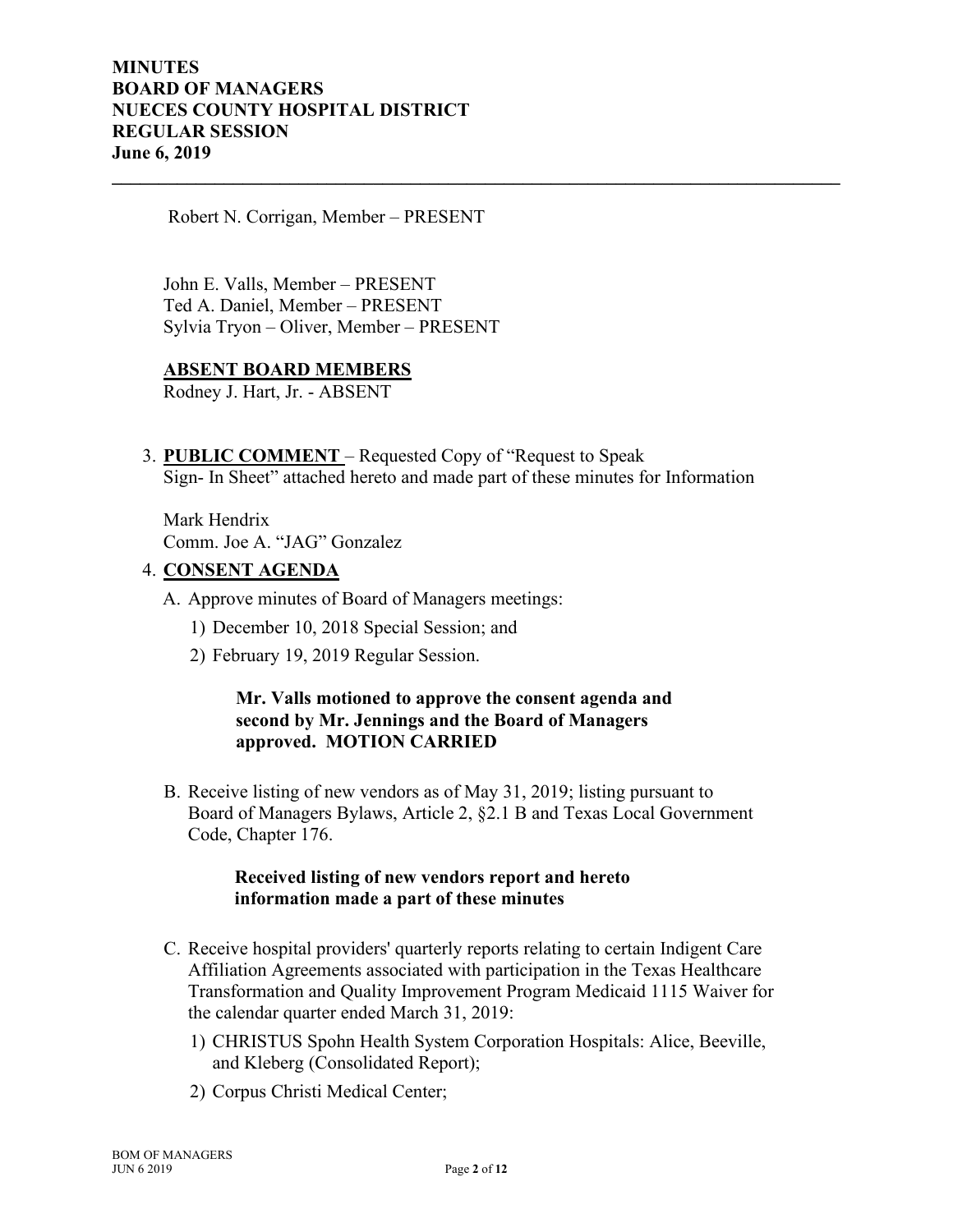- 3) DeTar Healthcare System; and
- 4) Driscoll Children's Hospital.

### **Copies of the above mentioned reports are attached hereto for information and made a part of these minutes.**

**\_\_\_\_\_\_\_\_\_\_\_\_\_\_\_\_\_\_\_\_\_\_\_\_\_\_\_\_\_\_\_\_\_\_\_\_\_\_\_\_\_\_\_\_\_\_\_\_\_\_\_\_\_\_\_\_\_\_\_\_\_\_\_\_\_\_\_\_\_\_\_\_\_\_\_\_\_\_**

D. Receive summary information on medical and hospital care provided to the Nueces Aid population consistent with the CHRISTUS Spohn Health System Corporation Membership Agreement for calendar year-to-date ended April 30, 2019. *(FINANCE COMMITTEE)*

## **Copy of NCHD Imputed claims for calendar year-to-date ended April 30, 2019 attached hereto and made a part of these minutes.**

- E. Receive summary payment information for current fiscal year-to-date:
	- 1) Medical services at Nueces County juvenile detention facility;
	- 2) Emergency medical services in unincorporated areas of Nueces County;
	- 3) Supplemental funding for Behavioral Health Center of Nueces County; and
	- 4) Salaries, benefits, and supplies at Corpus Christi/Nueces County Public Health Department. *(FINANCE COMMITTEE)*

## **Copy of Summary payment information report is attached and hereto for information and made a part of these minutes.**

F. Receive information on State Comptroller of Public Accounts' 2019 pro-rata distributions of Calendar Year 2018 income from Tobacco Permanent Settlement Trust Account; distributions pursuant to Texas Administrative Code, Title 25, Part 1, Chapter 102, Rule §102.2. *(FINANCE COMMITTEE)*

## **Copy of information on State comptroller of Public Accounts' 2019 Pro-rata distributions of Calendar Year 2018 is attached and hereto for information and made a part of these minutes.**

- G. Receive information relating to U.S. Department of Health and Human Services (DHHS) Poverty Guidelines:
	- 1) Annual update of the DHHS Poverty Guidelines from Federal Register, Vol. 84, No. 22, February 1, 2019, pp. 1167-1168; and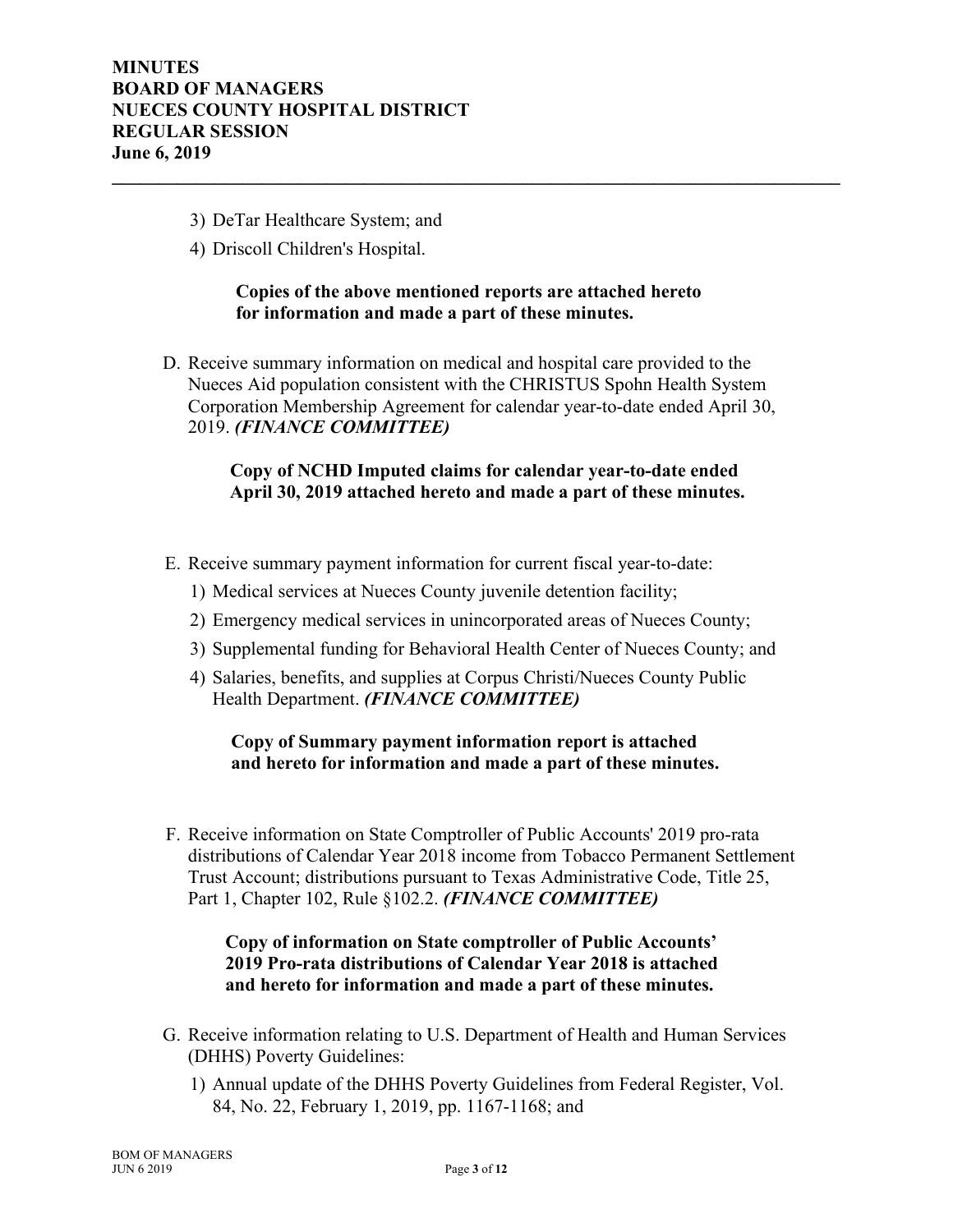2) Prior DHHS Poverty Guidelines and Federal Register References 1982-2019.

**\_\_\_\_\_\_\_\_\_\_\_\_\_\_\_\_\_\_\_\_\_\_\_\_\_\_\_\_\_\_\_\_\_\_\_\_\_\_\_\_\_\_\_\_\_\_\_\_\_\_\_\_\_\_\_\_\_\_\_\_\_\_\_\_\_\_\_\_\_\_\_\_\_\_\_\_\_\_**

- H. Receive notice of annual increase adjustments of Nueces Aid Program's Eligibility Guidelines; increases effective March 1, 2019 for:
	- 1) Household Resources as required by Program's Handbook Policy No. NA002, Attachment 2, Sections I-B, I-C-1, I-C-23, and I-F; and
	- 2) Household Income as required by Program's Handbook Policy No. NA002, Attachment 4, Section I-F-3.
- I. Ratify Administrator's action(s) performed as part of his duties directing the affairs of the Hospital District and/or as required by the Board of Managers; duties established pursuant to Texas Health and Safety Code, §281.026(e):
	- 1) Issuance of Request for Applications for Depository and Banking Services for Services to commence October 1, 2019 (RFA-2019-01);
	- 2) Submission of Calendar Year 2018 unreimbursed health care expenditure amounts to the Texas Department of State Health Services for pro-rata share distribution of Calendar Year 2018 income from the Tobacco Permanent Settlement Trust Account; expenditure submission pursuant to Texas Administrative Code, Title 25, Part 1, Chapter 102, Rules §102.1(b) and  $§102.3(a), (e)(2), and (f); and$
	- 3) Engagement of Bickerstaff Heath Delgado Acosta LLP for assistance on matters relating to offering and sale of Hospital District-owned properties.

# 5. **REGULAR AGENDA:**

#### A. **Nueces County Judge:**

1) In support of the County Judge's recently announced "5 for 5" Goal relating to better health outcomes, authorize issuance of Request for Applications, Proposals, or Qualifications for development of a County Health and Behavioral/Mental Health Improvement Plan, including preparation of an underlying Needs Assessment. *(ACTION)*

> **Moved to make a proposal to form an Ad Hock committee in support of the County Judge's "5 for 5" Goal – not passed Judge Canales & Mr. Hipp to obtain proposals & present to the board.**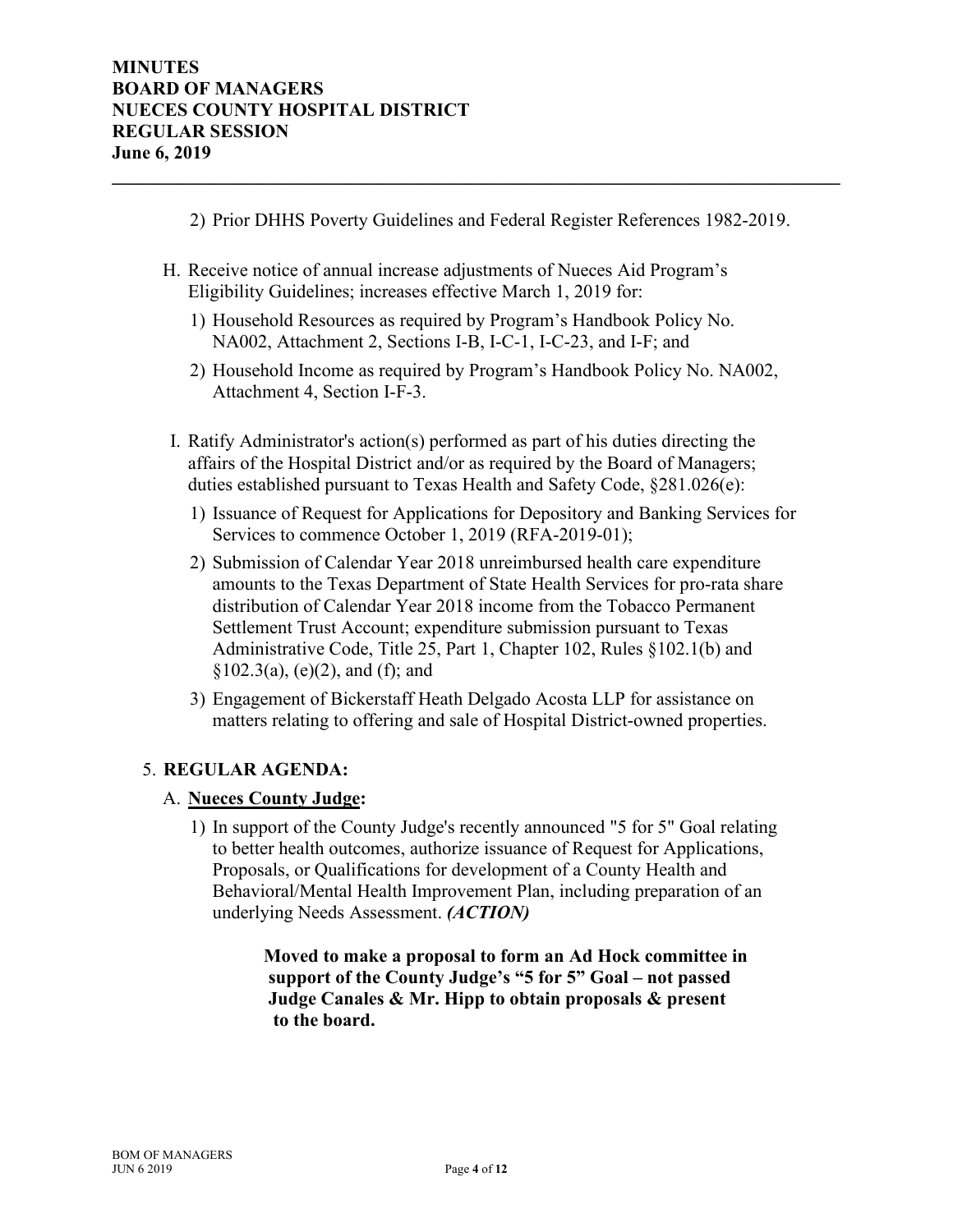2) Receive information from County Judge on Nueces County's legislative agenda for the 86th (2019) Texas Session. *(INFORMATION)*

**\_\_\_\_\_\_\_\_\_\_\_\_\_\_\_\_\_\_\_\_\_\_\_\_\_\_\_\_\_\_\_\_\_\_\_\_\_\_\_\_\_\_\_\_\_\_\_\_\_\_\_\_\_\_\_\_\_\_\_\_\_\_\_\_\_\_\_\_\_\_\_\_\_\_\_\_\_\_**

#### B. **CHRISTUS Spohn Health System Leadership:**

1) Introduce Osbert Blow, MD, PhD, FACS as newly announced President and Chief Medical Officer of CHRISTUS Spohn Health System. *(INFORMATION)*

### **Dr. Blow updated Board of Managers on CHRISTUS Spohn Hospital re: new tower.**

#### C. **Finance Committee:**

1) Receive revenue reports relating to CHRISTUS Spohn Health System Corporation Membership Agreement for current fiscal year-to-date. *(ACTION)* 

 **Revenue reports were presented and discussed** 

 **Copy of the revenue reports are attached hereto for information and part of these minutes.** 

 **A motion by Mr. Jennings and was presented and second by Mr. Corrigan that they accept the Financial Statements and approved by the Board of Managers. MOTION CARRIED**

2) Receive monthly statement of escrow amounts deposited and/or withdrawn by CHRISTUS Spohn Health System Corporation; deposits pursuant to and consistent with Section 3.9.7 of Amended and Restated Schedule 1 to Spohn Membership Agreement, a schedule to CHRISTUS Spohn Health System Corporation Amended and Restated Membership Agreement; receive statements for months ended February 28 - April 30, 2019. *(ACTION)*

 **Balance of Escrow Accounts were presented and discussed.** 

 **Spohn obligations to achieve certain milestones related to Transition with Memorial in 2012 per Membership Agreement.**

 **Copies of Bank of America Statements of Investment period noted are attached hereto for information and made a part of these minutes**.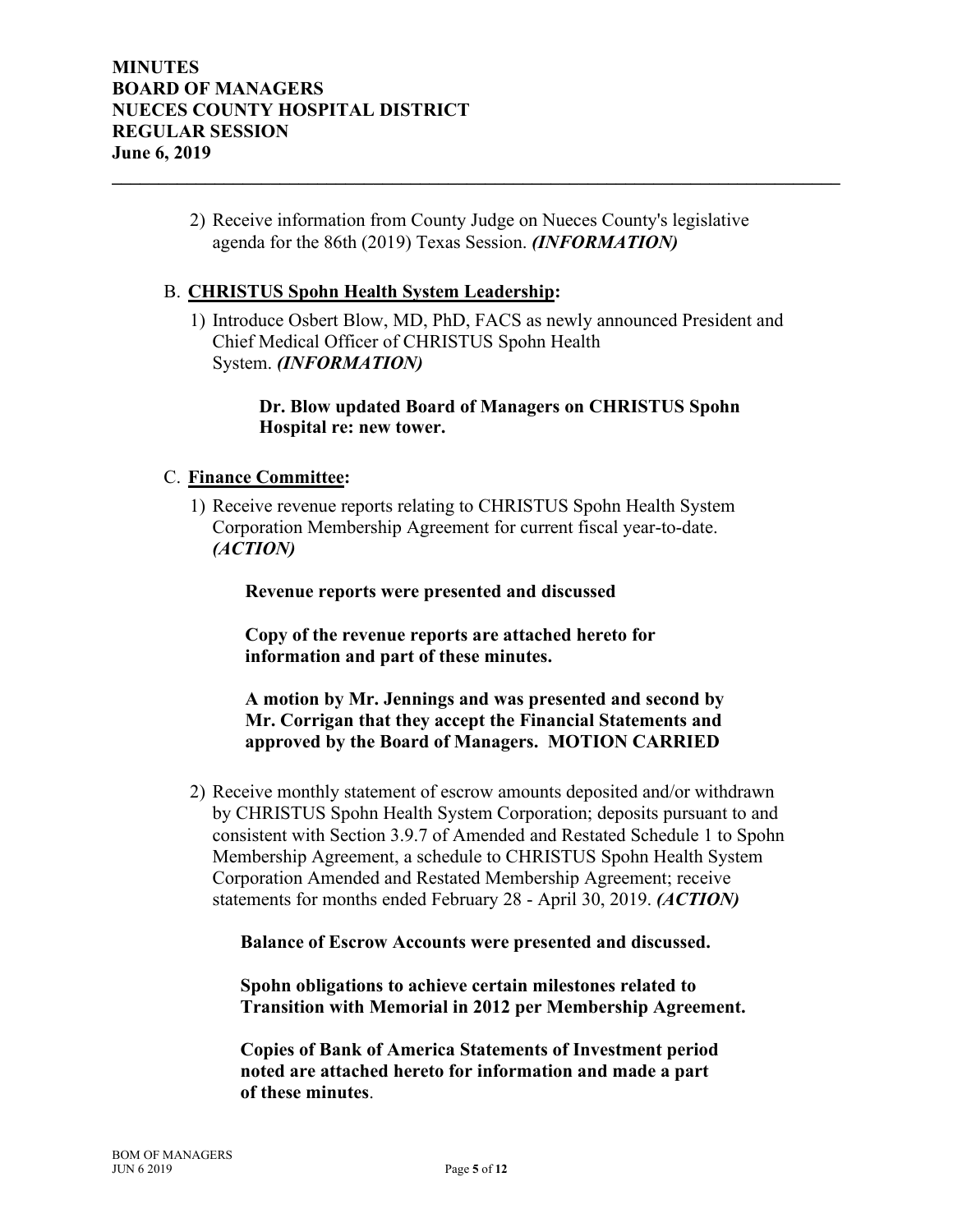### **A motion by Mr. Jennings was presented and second by Mr. Corrigan that they accept the Escrow Statements and Approved by the Board of Managers. MOTION CARRIED**

**\_\_\_\_\_\_\_\_\_\_\_\_\_\_\_\_\_\_\_\_\_\_\_\_\_\_\_\_\_\_\_\_\_\_\_\_\_\_\_\_\_\_\_\_\_\_\_\_\_\_\_\_\_\_\_\_\_\_\_\_\_\_\_\_\_\_\_\_\_\_\_\_\_\_\_\_\_\_**

- 3) Receive summary report of intergovernmental transfers made in support of local and other healthcare providers participating in Medicaid supplemental payment programs sponsored by the Texas Health and Human Commission year-to-date:
	- a) Texas Healthcare Transformation and Quality Improvement Program (Medicaid 1115 Waiver):
		- (1) Delivery System Reform Incentive Payment (DSRIP) pool; and
		- (2) Hospital Uncompensated Care (UC) pool.
	- b) Disproportionate Share Hospitals (DSH) program;
	- c) Network Access Improvement Program (NAIP); and
	- d) Uniform Hospital Rate Increase Program (UHRIP). *(ACTION)*

## **Summary reports of IGT transfers, DSRIP, DSH, NAIP and UHRIP were presented and discussed**.

 **Copies of these reports are attached and hereto for information and made a part of these minutes**.

 **A Motion by Mr. Jennings was presented and second by Mr. Corrigan that they accept the IGT and approved by the Board of Managers. MOTION CARIED** 

4) Receive and approve unaudited financial statements for months and fiscal year-to-date periods ended January 31 - April 30, 2019. *(ACTION)*

## **Copy of unaudited Financial Statements reports is attached and hereto for information and part of these minutes**.

 **A motion by Mr. Jennings, and second by Mr. Corrigan that they accept the Financial reports and approved by the**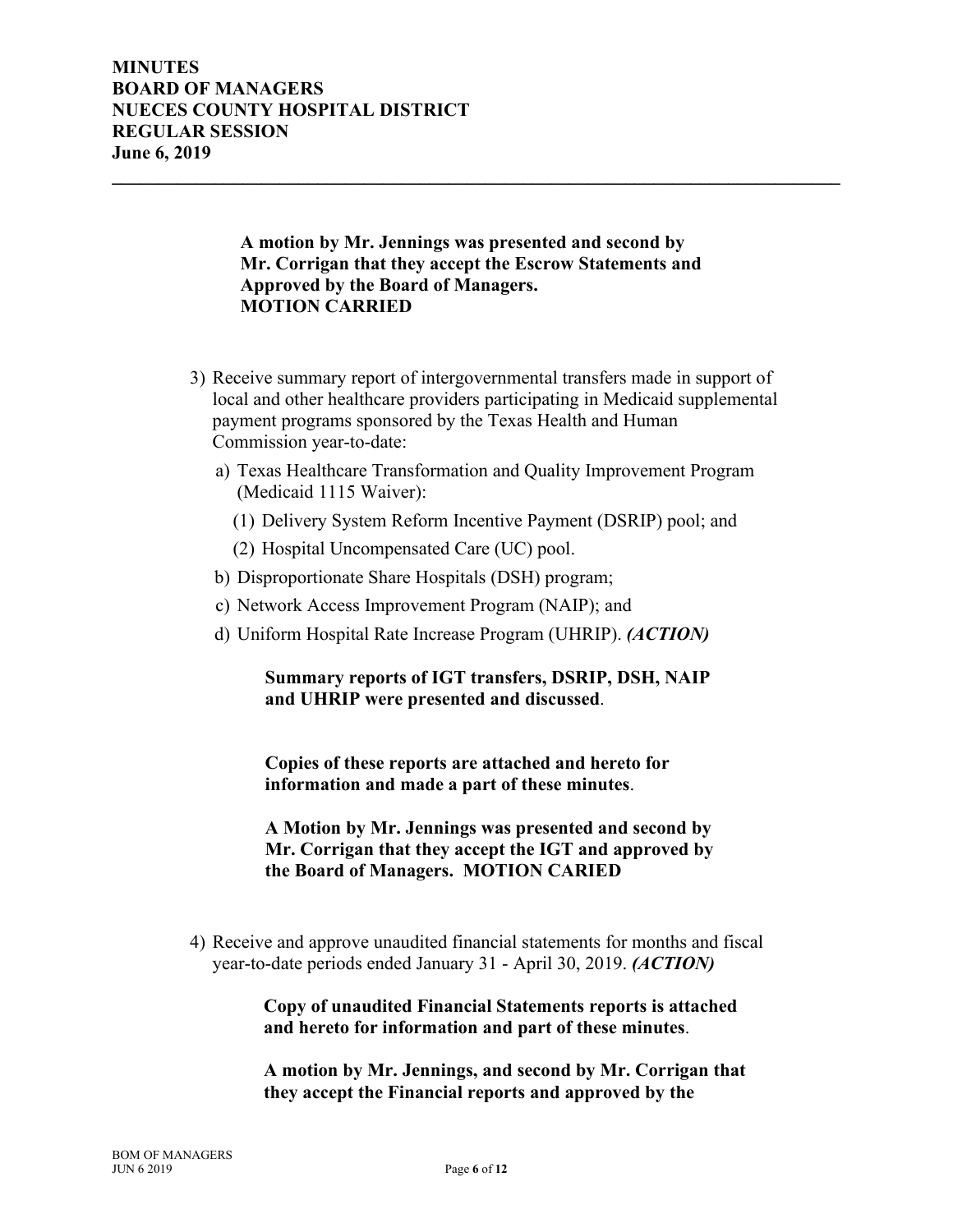### **Financial reports and approved by the Board of Managers. MOTION CARRIED**

**\_\_\_\_\_\_\_\_\_\_\_\_\_\_\_\_\_\_\_\_\_\_\_\_\_\_\_\_\_\_\_\_\_\_\_\_\_\_\_\_\_\_\_\_\_\_\_\_\_\_\_\_\_\_\_\_\_\_\_\_\_\_\_\_\_\_\_\_\_\_\_\_\_\_\_\_\_\_**

- 5) Receive and approve investment reports and ratify related investment transactions:
	- a) Quarterly Investment Report for fiscal quarter ended March 31, 2019; and
	- b) Report of interim investment transactions for period April 1, 2019 to date. *(ACTION)*

 **Copy of the Investment reports is attached hereto and made a part of these minutes. A motion by Mr. Jennings was presented and second by Mr. Corrigan that they accept the Investment Reports and approved by the Board of Managers. MOTION CARRIED** 

6) Adopt Board of Managers Resolution relating to annual review of investment policy and investment strategies; adopt changes to policy and strategies to be effective August 1, 2019; annual review and adoption pursuant to Texas Government Code, §2256.005(e). *(ACTION)*

## **Original executed Resolution is attached hereto and made a part of the minutes**.

#### **A motion by Mr. Jennings, second by Mr. Corrigan MOTION CARRIED**

7) Adopt Board of Managers Resolution relating to annual review and adoption of listing of qualified broker/dealers authorized to engage in investment transactions; adopt listing to be effective August 1, 2019; annual review and adoption pursuant to Texas Government Code, §2256.025. *(ACTION)*

> **Original executed Resolution is attached hereto and made a part of the minutes**.

 **A motion by Mr. Jennings, second by Mr. Corrigan MOTION CARRIED**

### D. **Other Business:**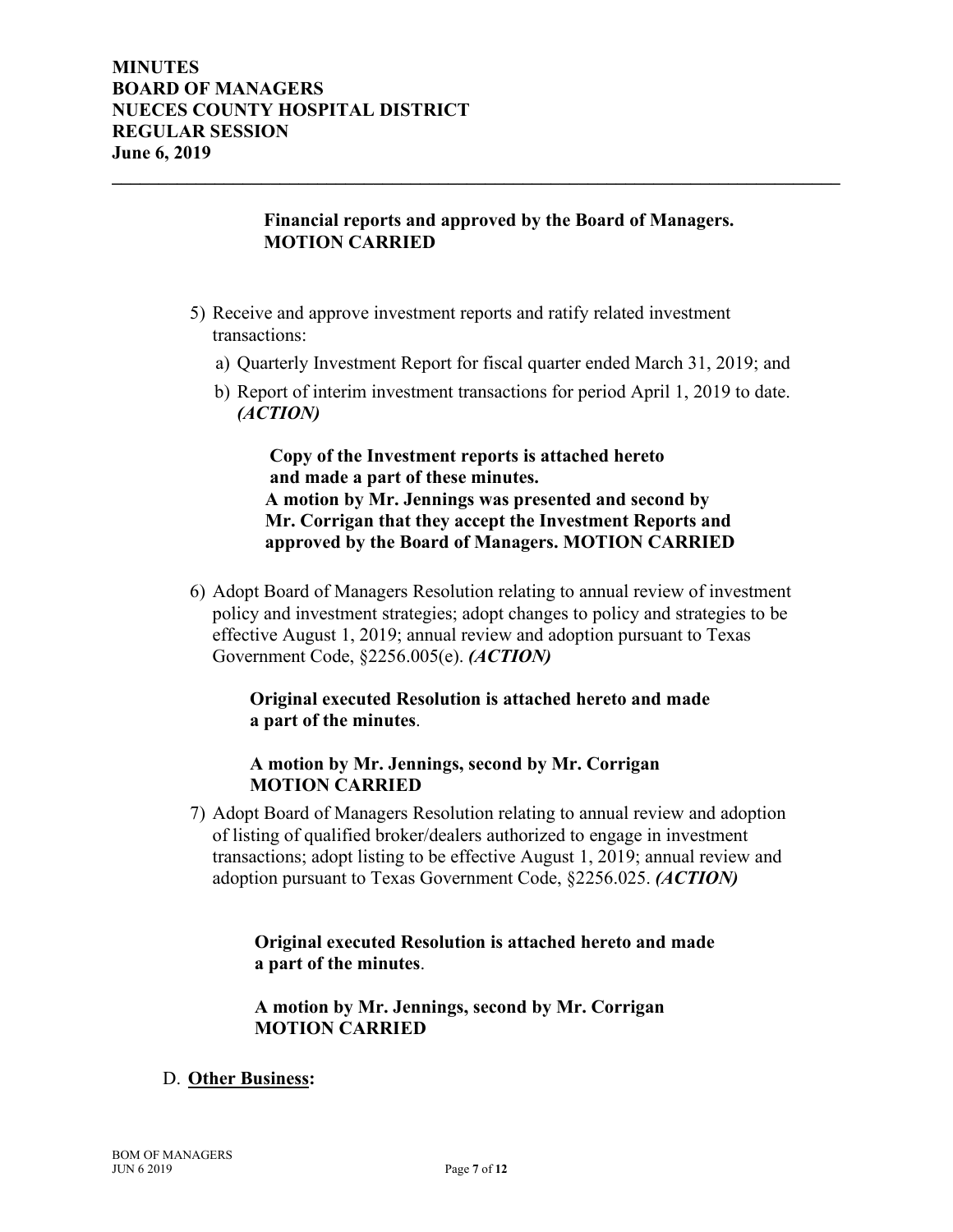1) Receive information on selected legislation resulting from the 86th (2019) Texas Legislative Session:

**\_\_\_\_\_\_\_\_\_\_\_\_\_\_\_\_\_\_\_\_\_\_\_\_\_\_\_\_\_\_\_\_\_\_\_\_\_\_\_\_\_\_\_\_\_\_\_\_\_\_\_\_\_\_\_\_\_\_\_\_\_\_\_\_\_\_\_\_\_\_\_\_\_\_\_\_\_\_**

- a) Senate Bill 2: Property tax reform, ad valorem taxation, and roll back tax rates;
- b) Senate Bill 2315: Hospital provider-funded Local Provider Participation Fund (Local Bill); and
- c) House Bill 4289: Hospital provider-funded Local Provider Participation Fund (Statewide Bill). *(INFORMATION)*

 **Copies of information on selected legislation resulting from the 86th (2019) Texas Legislative Session is attached hereto and made a part of these minutes.** 

- 2) Receive briefing on Supreme Court of Texas Case No. 18-0660, In Re Occidental Chemical Corporation, Oxy Ingleside Energy Center, LLC, Oxy Ingleside LPG Terminal LLC, and Oxy Ingleside Oil Terminal LLC, Realtors, On Petition for Writ of Mandamus; relates to shoreline boundary on Corpus Christi Bay and tax payments. *(INFORMATION)*
- 3) Receive update from CHRISTUS Spohn Health System Corporation relating to operation, construction, transition, planning, and/or demolition activities pursuant to Sections 3.5 and 3.9 of Amended and Restated Schedule 1 to Spohn Membership Agreement, as schedule to CHRISTUS Spohn Health System Corporation Amended and Restated Membership Agreement:
	- a) Operations of Dr. Hector P. Garcia Memorial Family Health Center located on Hospital District-owned property at 2606 Hospital Boulevard, Corpus Christi, Texas;
	- b) Construction and/or demolition activities at CHRISTUS Spohn Hospital Corpus Christi-Shoreline located at 600 Elizabeth Street, Corpus Christi, Texas;
	- c) Transition of certain services from Hospital District-owned hospital presently known as CHRISTUS Spohn Hospital Corpus Christi-Memorial (formerly known as Memorial Medical Center) located at 2606 Hospital Boulevard to CHRISTUS Spohn Hospital Corpus Christi-Shoreline located at 600 Elizabeth Street, both facility locations in Corpus Christi, Texas; and
	- d) Planning orderly transition of services from Hospital District-owned hospital presently known as CHRISTUS Spohn Hospital Corpus Christi-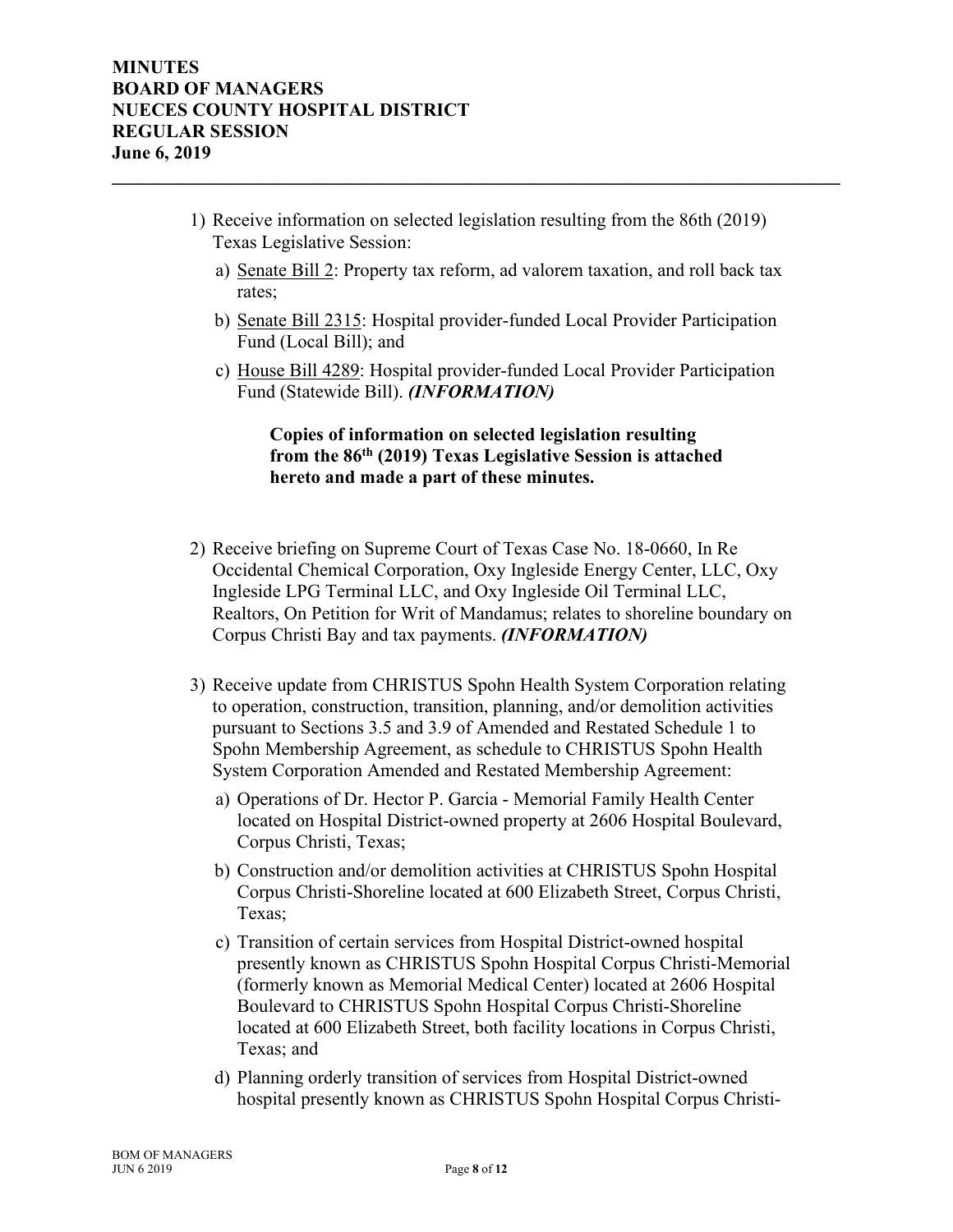Memorial (formerly known as Memorial Medical Center) located at 2606 Hospital Boulevard to CHRISTUS Spohn Hospital Corpus Christi-Shoreline located at 600 Elizabeth Street, both facility locations in Corpus Christi, Texas. *(INFORMATION)*

**\_\_\_\_\_\_\_\_\_\_\_\_\_\_\_\_\_\_\_\_\_\_\_\_\_\_\_\_\_\_\_\_\_\_\_\_\_\_\_\_\_\_\_\_\_\_\_\_\_\_\_\_\_\_\_\_\_\_\_\_\_\_\_\_\_\_\_\_\_\_\_\_\_\_\_\_\_\_**

# **Receive update from CHRISTUS Spohn Health System Corporation relating to plannings, construction and/or demolition activities associated with the Membership Agreement.**

4) Receive report from Nueces Center for Mental Health and Intellectual Disabilities (NCMHID) on activities performed under Interlocal Agreement between Nueces County, NCMHID, and Hospital District relating to diversion of persons from jails or other detention facilities, provision of crisis intervention teams, expansion of mobile crisis outreach, and development of jail-based competency restoration. *(INFORMATION)*

> **Mr. Mark Hendrix presented and explained a brief overview of what program NCMHID**

 **Copy of the NCMHID information is attached and hereto for information and part of these minutes**.

# E. **Indigent Care Provider's Briefing:**

- 1) Receive and discuss information from CHRISTUS Spohn Health System Corporation (Provider) relating to:
	- a) Medical aid and hospital care provided to the Nueces Aid Program population consistent with the CHRISTUS Spohn Health System Corporation Membership Agreement and related matters; and
	- b) Programs, projects, and/or activities at CHRISTUS Spohn Hospital Corpus Christi-Memorial and other Hospital District-owned facilities and related matters. *(INFORMATION)*

# **Dr. Osbert Blow explained and gave an update on the CHRISTUS Spohn Health System.**

#### F. **Administrator's Briefing:**

1) Next Scheduled Board of Managers and Board Committee meetings (all meetings, dates, and times shown are tentative):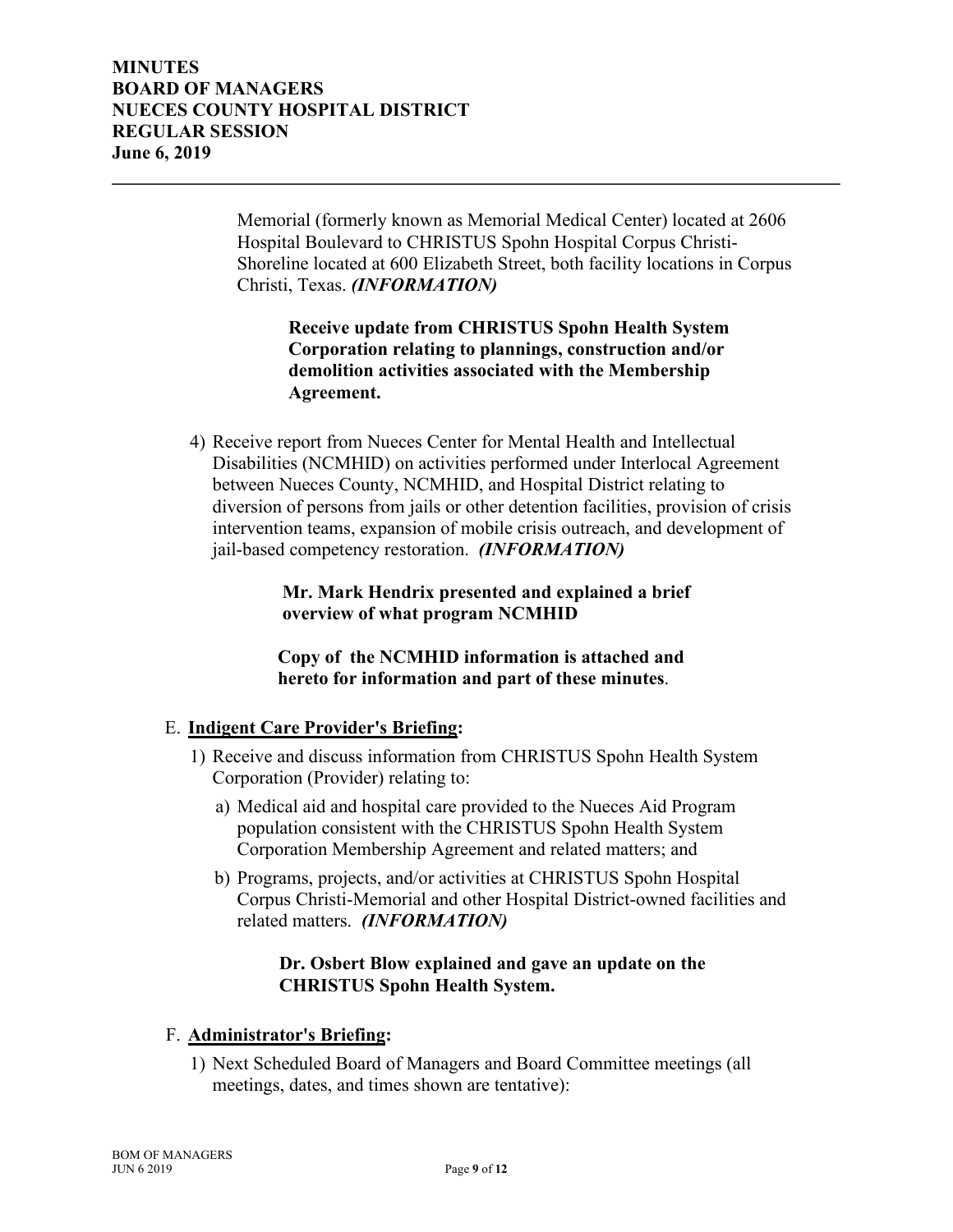a) Board Meeting: July 23, 2019; meeting time to be determined; and

**\_\_\_\_\_\_\_\_\_\_\_\_\_\_\_\_\_\_\_\_\_\_\_\_\_\_\_\_\_\_\_\_\_\_\_\_\_\_\_\_\_\_\_\_\_\_\_\_\_\_\_\_\_\_\_\_\_\_\_\_\_\_\_\_\_\_\_\_\_\_\_\_\_\_\_\_\_\_**

- b) Board Committee Meetings: July 23, 2019; meeting times to be determined:
	- (1) Planning Committee;
	- (2) Finance Committee; and
	- (3) Quality Management Committee. *(INFORMATION)*
- 5. **CLOSED MEETING** Public notice is hereby given that the Board of Managers may elect to go into closed meeting session(s) at any time during the meeting to discuss any matter(s) listed on the agenda, when so authorized by the provisions of the Open Meetings Act, Texas Government Code, Chapter 551; the Texas Health and Safety Code, Chapter 161, §161.031, §161.0315, and §161.032; and the Texas Occupations Code, Chapters 151 and 160; and that the Board specifically expects to go into a closed session(s) on the matters listed below. In the event the Board elects to go into closed session(s) regarding an agenda item(s), the section(s) of the Open Meetings Act authorizing the closed session will be publicly announced by the presiding officer. Should any final action, final decision, or final vote be required in the opinion of the Board with regard to any matter considered in closed session(s), then the final action, final decision, final vote shall be either: (a) in the open meeting covered by the Notice upon reconvening of the public meeting; or (b) at a subsequent public meeting of the Board upon notice thereof, as the Board shall determine pursuant to applicable laws.

## **Let the Record show that there was no executive closed session held during this meeting.**

A. Consult with attorneys on matters relating to litigation against opioid drug manufacturers, promoters, and distributers responsible for causing and contributing to an epidemic of opioid addiction in Nueces County, including but not limited to Purdue Pharma, Endo Pharmaceuticals, Janssen Pharmaceuticals, Insys Therapeutics, the McKesson Corporation, Cardinal Health and AmerisourceBergen for violations of the DTPA, fraud, unjust enrichment, negligence, violations of the federal Controlled Substances Act, civil conspiracy and any other related causes of action, and related matters; consultation pursuant to Open Meetings Act, Texas Government Code, §551.071.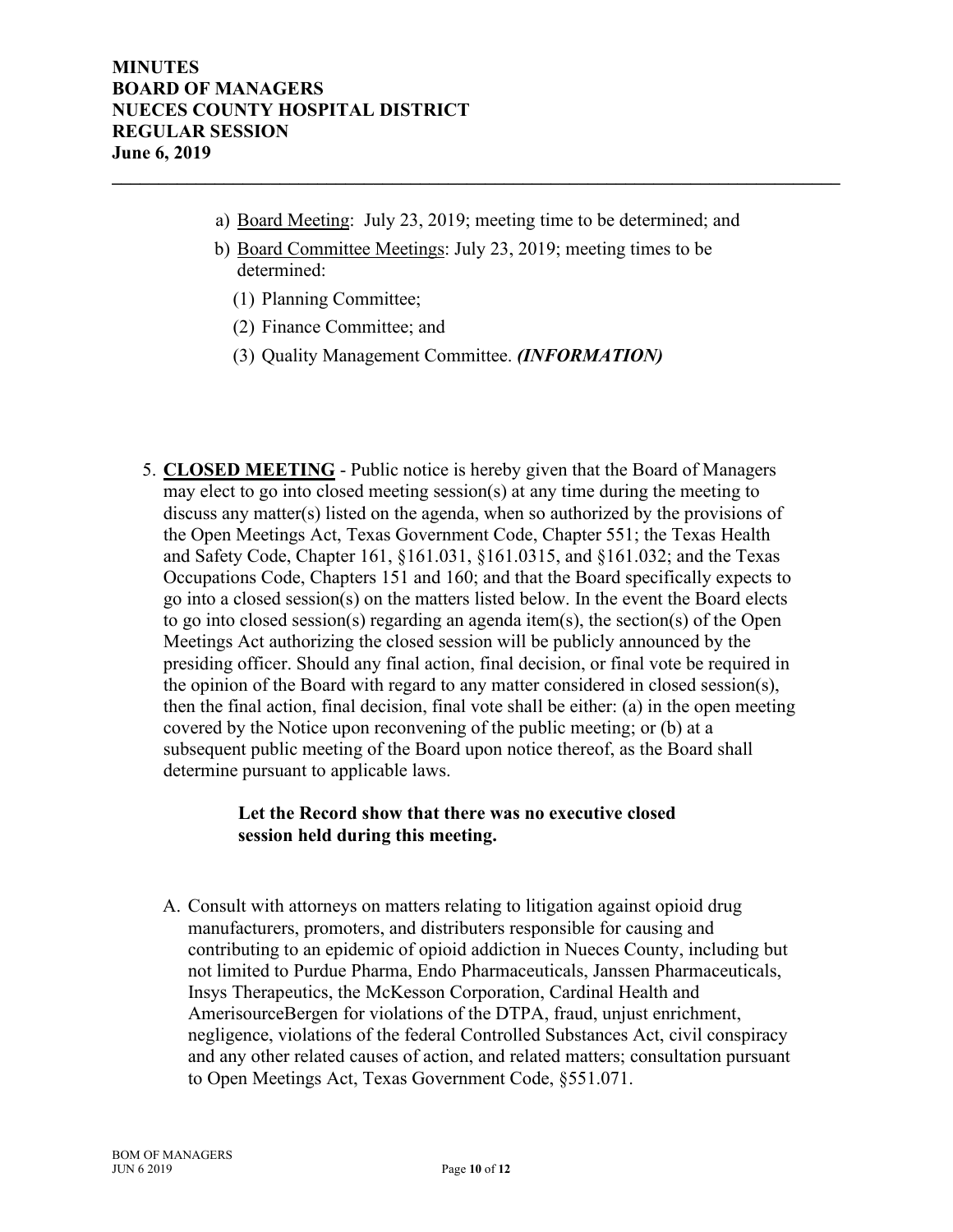## 7. **OPEN MEETING**

Reopen meeting at 2:23

8. Consideration action on item(s) covered during Closed Meeting. *(ACTION AS NEEDED)* 

**\_\_\_\_\_\_\_\_\_\_\_\_\_\_\_\_\_\_\_\_\_\_\_\_\_\_\_\_\_\_\_\_\_\_\_\_\_\_\_\_\_\_\_\_\_\_\_\_\_\_\_\_\_\_\_\_\_\_\_\_\_\_\_\_\_\_\_\_\_\_\_\_\_\_\_\_\_\_**

No Action taken in open session.

#### 9. **ADJOURN**

On Motion by Mr. Huseman, seconded by Ms. Oliver, the Board of Managers voted to adjourn meeting at 2:25 p.m.

10. Nueces County Clerk posting receipt for this meeting.